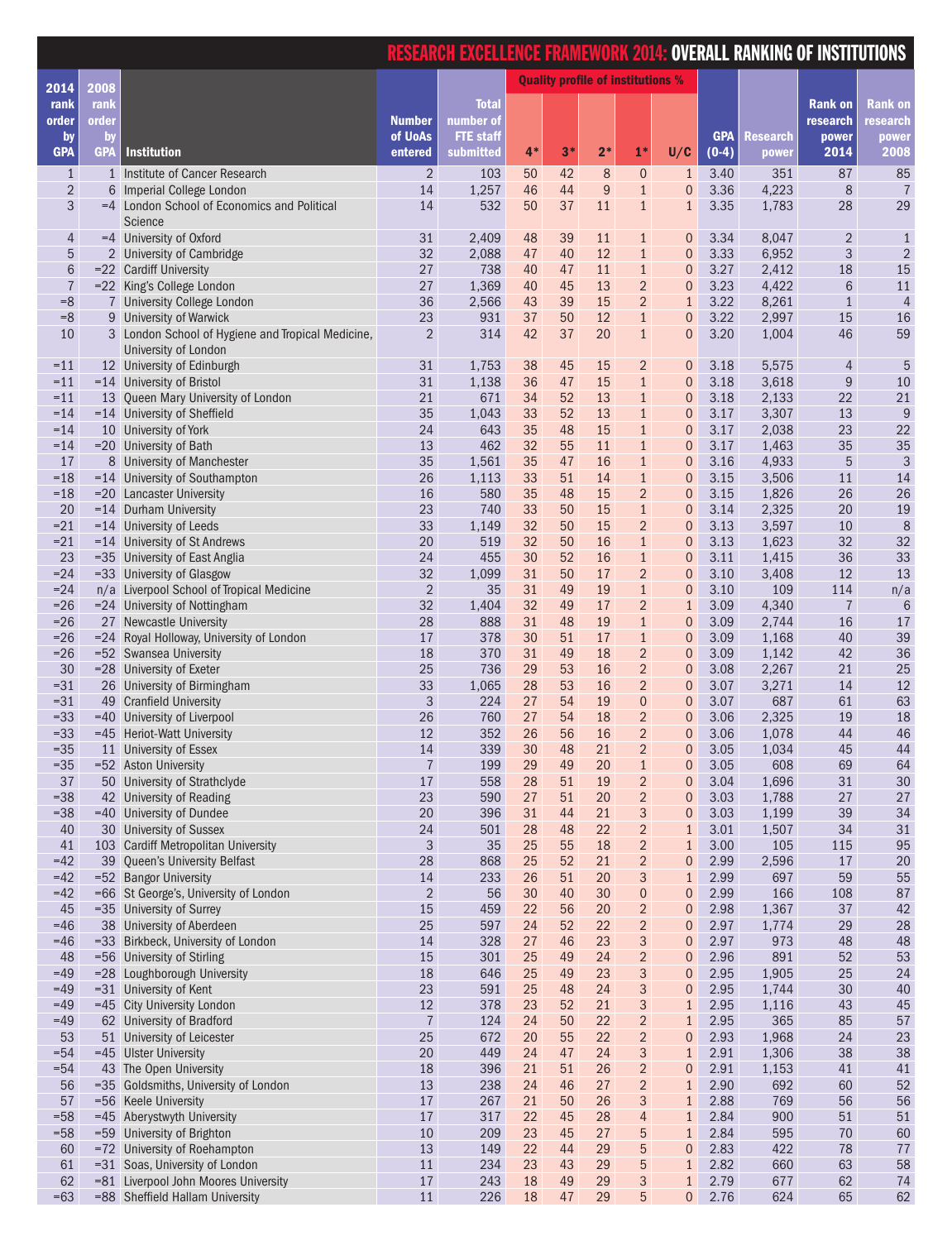|                  |                  |                                                                        |                                      | <u>RESEARCH EXCELLENCE FRAMEWORK 2014: OVERALL RANKING OF INSTITUTIONS</u> |                                          |          |          |                                  |                                  |                       |                          |                |               |
|------------------|------------------|------------------------------------------------------------------------|--------------------------------------|----------------------------------------------------------------------------|------------------------------------------|----------|----------|----------------------------------|----------------------------------|-----------------------|--------------------------|----------------|---------------|
| 2014             | 2008             |                                                                        |                                      |                                                                            | <b>Quality profile of institutions %</b> |          |          |                                  |                                  |                       |                          |                |               |
| rank             | rank             |                                                                        |                                      | <b>Total</b>                                                               |                                          |          |          |                                  |                                  |                       |                          | <b>Rank on</b> | Rank on       |
| order            | order            |                                                                        | <b>Number</b>                        | number of                                                                  |                                          |          |          |                                  |                                  |                       |                          | research       | research      |
| by<br><b>GPA</b> | <b>by</b><br>GPA | <b>Institution</b>                                                     | of UoAs<br>entered                   | <b>FTE</b> staff<br>submitted                                              | $4*$                                     | $3*$     | $2*$     | $1*$                             | U/C                              | <b>GPA</b><br>$(0-4)$ | <b>Research</b><br>power | power<br>2014  | power<br>2008 |
| $=63$            |                  | =96 University of the Highlands and Islands                            | 6                                    | 68                                                                         | 13                                       | 56       | 26       | $\overline{4}$                   | $\mathbf{1}$                     | 2.76                  | 188                      | 104            | 102           |
| 65               |                  | =68 University of Portsmouth                                           | 15                                   | 282                                                                        | 16                                       | 48       | 32       | 4                                | $\mathbf 0$                      | 2.75                  | 775                      | 55             | 67            |
| $=66$            |                  | =75 Plymouth University                                                | 18                                   | 366                                                                        | 15                                       | 50       | 30       | 3                                | $\mathbf{1}$                     | 2.74                  | 1,003                    | 47             | 47            |
| $=66$            |                  | =78 Manchester Metropolitan University                                 | 13<br>13                             | 313                                                                        | 15                                       | 50       | 30       | $\overline{4}$                   | $\mathbf{1}$                     | 2.74                  | 857                      | 53             | 50<br>68      |
| $=66$<br>69      |                  | 71 University of Westminster<br>=75 Bournemouth University             | 8                                    | 210<br>162                                                                 | 20<br>16                                 | 43<br>43 | 30<br>36 | $\overline{7}$<br>$\overline{4}$ | $\mathbf{1}$<br>$\boldsymbol{0}$ | 2.74<br>2.72          | 576<br>440               | 72<br>76       | 91            |
| $= 70$           |                  | =81 Northumbria University                                             | 16                                   | 343                                                                        | 16                                       | 44       | 34       | $6\phantom{a}$                   | $\overline{0}$                   | 2.71                  | 929                      | 50             | 80            |
| $= 70$           |                  | =68 University of East London                                          | 13                                   | 129                                                                        | 17                                       | 45       | 32       | 6                                | $\mathbf 0$                      | 2.71                  | 351                      | 86             | 90            |
| $= 72$           |                  | =59 University of Hull                                                 | 16                                   | 355                                                                        | 14                                       | 47       | 33       | 5                                | $\overline{0}$                   | 2.70                  | 960                      | 49             | 43            |
| $= 72$<br>$= 72$ |                  | =72 University of the West of England                                  | 17                                   | 299                                                                        | 15                                       | 46       | 33<br>35 | $6\phantom{1}6$<br>5             | $\overline{0}$                   | 2.70                  | 808                      | 54<br>84       | 54<br>72      |
| $= 75$           |                  | =91 Kingston University<br>=63 Brunel University London                | $\boldsymbol{9}$<br>21               | 139<br>577                                                                 | 16<br>14                                 | 44<br>47 | 31       | $\sqrt{6}$                       | $\mathbf 0$<br>$\mathbf{1}$      | 2.70<br>2.67          | 374<br>1,540             | 33             | 37            |
| $=75$            |                  | =63 De Montfort University                                             | 12                                   | 218                                                                        | 16                                       | 42       | 37       | 5                                | $\mathbf{1}$                     | 2.67                  | 583                      | 71             | 66            |
| $= 75$           |                  | =93 Glasgow Caledonian University                                      | $\boldsymbol{9}$                     | 153                                                                        | 13                                       | 48       | 33       | 5                                | $\boldsymbol{0}$                 | 2.67                  | 409                      | 79             | 83            |
| $=75$            |                  | 106 Coventry University                                                | $\boldsymbol{9}$                     | 153                                                                        | 15                                       | 46       | 31       | 8                                | $\overline{0}$                   | 2.67                  | 408                      | 80             | 88            |
| 79               |                  | =72 Oxford Brookes University                                          | 17                                   | 269                                                                        | 14                                       | 45       | 35       | 6                                | $\mathbf{1}$                     | 2.66                  | 717                      | 57             | 69            |
| $= 80$<br>$= 80$ |                  | 84 University of Huddersfield<br>129 Queen Margaret University         | 13<br>5                              | 234<br>43                                                                  | 15<br>15                                 | 44<br>42 | 35<br>34 | $6\phantom{a}$<br>8              | $\mathbf{1}$<br>$\mathbf 0$      | 2.65<br>2.65          | 619<br>113               | 67<br>113      | 92<br>104     |
| 82               |                  | 65 Birmingham City University                                          | 11                                   | 122                                                                        | 16                                       | 44       | 30       | 8                                | $\mathbf{1}$                     | 2.64                  | 322                      | 89             | 93            |
| 83               |                  | 58 University of Hertfordshire                                         | 13                                   | 192                                                                        | 11                                       | 46       | 36       | $6\phantom{a}$                   | 1                                | 2.61                  | 500                      | 73             | 76            |
| 84               |                  | =78 Nottingham Trent University                                        | 16                                   | 246                                                                        | 14                                       | 41       | 35       | 8                                | $\mathbf{1}$                     | 2.59                  | 637                      | 64             | 65            |
| $= 85$           |                  | =75 Middlesex University                                               | 10                                   | 272                                                                        | 12                                       | 46       | 32       | 8                                | $\overline{2}$                   | 2.58                  | 701                      | 58             | 73            |
| $= 85$           |                  | 95 Teesside University                                                 | 8                                    | 87                                                                         | $9\,$                                    | 50       | 33       | 8                                | $\mathbf{1}$                     | 2.58                  | 225                      | 99             | 97            |
| $= 87$<br>$= 87$ |                  | 61 University of Salford<br>=100 University of Lincoln                 | 13<br>17                             | 242<br>177                                                                 | 11<br>13                                 | 43<br>40 | 38<br>37 | $\overline{7}$<br>8              | $\overline{2}$<br>$\overline{2}$ | 2.54<br>2.54          | 616<br>450               | 68<br>75       | 49<br>86      |
| $= 89$           |                  | 85 University of Bedfordshire                                          | 11                                   | 153                                                                        | 14                                       | 35       | 40       | 9                                | $\mathbf{1}$                     | 2.52                  | 385                      | 83             | 105           |
| $=89$            |                  | =68 London South Bank University                                       | $\overline{7}$                       | 102                                                                        | $6\phantom{1}6$                          | 48       | 38       | $\overline{7}$                   | $\mathbf{1}$                     | 2.52                  | 256                      | 95             | 94            |
| $=89$            |                  | =109 Edinburgh Napier University                                       | 9                                    | 99                                                                         | 10                                       | 44       | 38       | $\overline{7}$                   | $\overline{2}$                   | 2.52                  | 249                      | 96             | 79            |
| $= 89$           |                  | 102 Bath Spa University                                                | 6                                    | 74                                                                         | 13                                       | 40       | 34       | 11                               | $\overline{2}$                   | 2.52                  | 187                      | 105            | 100           |
| $= 93$           |                  | =96 University of Central Lancashire                                   | 16                                   | 247                                                                        | $9\,$                                    | 43       | 41       | $\overline{7}$                   | $\mathbf{1}$                     | 2.51                  | 620                      | 66             | 70            |
| $= 93$<br>95     |                  | =91 University of Glamorgan<br>=96 University of Chichester            | 12<br>5                              | 117<br>52                                                                  | 12<br>15                                 | 38<br>33 | 40<br>42 | $\overline{9}$<br>9              | $\mathbf{1}$<br>$\overline{2}$   | 2.51<br>2.50          | 294<br>129               | 92<br>112      | 75<br>118     |
| 96               |                  | =107 London Metropolitan University                                    | 12                                   | 80                                                                         | 11                                       | 39       | 35       | 13                               | $\overline{2}$                   | 2.44                  | 196                      | 103            | 71            |
| 97               |                  | n/a University of Wales Trinity Saint David                            | $\,6$                                | 40                                                                         | 11                                       | 35       | 40       | 13                               | $\overline{2}$                   | 2.39                  | 97                       | 118            | n/a           |
| $=98$            |                  | =111 Canterbury Christ Church University                               | 10                                   | 137                                                                        | $\overline{7}$                           | 39       | 41       | 12                               | $\overline{1}$                   | 2.38                  | 326                      | 88             | 101           |
| $=98$            |                  | 116 University of Gloucestershire                                      | 6                                    | 56                                                                         | 10                                       | 34       | 40       | 15                               | $\boldsymbol{0}$                 | 2.38                  | 134                      | 111            | 96            |
| 100              |                  | 86 Anglia Ruskin University                                            | 15                                   | 168                                                                        | $\overline{7}$                           | 38       | 41       | 12                               | $\overline{2}$                   | 2.37                  | 399                      | 81             | 98            |
| 101<br>102       |                  | =107 University of the West of Scotland<br>87 Robert Gordon University | $\boldsymbol{9}$<br>$\boldsymbol{9}$ | 118<br>102                                                                 | $6\phantom{1}6$<br>8                     | 38<br>35 | 43<br>43 | 12<br>14                         | $\mathbf{1}$<br>$\mathbf{1}$     | 2.36<br>2.35          | 279<br>239               | 94<br>98       | 106<br>78     |
| 103              |                  | $= 100$ University of Greenwich                                        | $19\,$                               | 202                                                                        | $\boldsymbol{9}$                         | 33       | 43       | 13                               | $\overline{2}$                   | 2.33                  | 469                      | 74             | 81            |
| 104              |                  | =78 University of Winchester                                           | 8                                    | 73                                                                         | $\,8\,$                                  | 36       | 39       | 16                               | $\overline{2}$                   | 2.32                  | 168                      | 107            | 108           |
| 105              |                  | =93 University of Wolverhampton                                        | 13                                   | 170                                                                        | 8                                        | 33       | 44       | 12                               | 3                                | 2.31                  | 392                      | 82             | 84            |
| 106              | $=124$           | <b>Edge Hill University</b>                                            | 12                                   | 139                                                                        | $\overline{7}$                           | 33       | 39       | $17$                             | $\overline{a}$                   | 2.22                  | 307                      | 91             | 112           |
| 107<br>108       | 127              | Liverpool Hope University                                              | 12<br>$\,8\,$                        | 112                                                                        | $\overline{7}$                           | 30       | 42       | 20                               | $\overline{c}$                   | 2.21                  | 249                      | 97             | 114           |
| 109              |                  | 121 Staffordshire University<br>$= 119$ Bucks New University           | $\overline{4}$                       | 81<br>24                                                                   | $\,$ 6 $\,$<br>$\overline{7}$            | 30<br>31 | 41<br>41 | 21<br>17                         | $\mathbf{1}$<br>$\overline{4}$   | 2.20<br>2.19          | 178<br>53                | 106<br>124     | 109<br>126    |
| $=110$           |                  | =88 Leeds Beckett University                                           | $11\,$                               | 201                                                                        | 8                                        | 26       | 41       | 21                               | 3                                | 2.16                  | 435                      | 77             | 89            |
| $=110$           |                  | $= 109$ Abertay University                                             | $\overline{I}$                       | 67                                                                         | 5                                        | 27       | 50       | 14                               | 4                                | 2.16                  | 144                      | 109            | 111           |
| 112              |                  | $= 117$ Glyndwr University                                             | $\overline{4}$                       | 34                                                                         | 3                                        | 33       | 42       | 22                               | 1                                | 2.15                  | 73                       | 120            | 124           |
| $=113$           |                  | 130 University of Cumbria                                              | $\,6$                                | 27                                                                         | $6\phantom{1}6$                          | 23       | 49       | 21                               | $\mathbf{1}$                     | 2.13                  | 57                       | 123            | 120           |
| $=113$<br>115    |                  | 123 Newman University<br>$= 104$ University of Sunderland              | $6\phantom{.}$<br>13                 | 23<br>147                                                                  | 5                                        | 27<br>26 | 48<br>44 | 18<br>21                         | 3<br>3                           | 2.13<br>2.12          | 50<br>312                | 125<br>90      | 131<br>82     |
| 116              |                  | $= 117$ University of Northampton                                      | $\boldsymbol{9}$                     | 94                                                                         | $6\phantom{1}6$<br>$\overline{4}$        | 26       | 47       | 19                               | 3                                | 2.09                  | 197                      | 102            | 99            |
| $=117$           |                  | 114 University of Chester                                              | 16                                   | 138                                                                        | $6\phantom{1}6$                          | 25       | 44       | 22                               | 3                                | 2.08                  | 288                      | 93             | 110           |
| $=117$           |                  | 122 University of Worcester                                            | $11$                                 | 105                                                                        | $\overline{5}$                           | 28       | 41       | 23                               | 4                                | 2.08                  | 217                      | 101            | 127           |
| 119              |                  | =96 University of Derby                                                | $10\,$                               | 107                                                                        | 5                                        | 24       | 45       | 23                               | 3                                | 2.07                  | 221                      | 100            | 116           |
| $=120$           |                  | 128 York St John University                                            | $\boldsymbol{9}$                     | 68                                                                         | $\,$ 6 $\,$                              | 24       | 43       | 21                               | $6\phantom{a}$                   | 2.04                  | 139                      | 110            | 119           |
| $=120$<br>$=120$ |                  | n/a Falmouth University<br>113 University of Bolton                    | $\overline{2}$<br>$\overline{I}$     | 50<br>49                                                                   | $\overline{7}$<br>$6\phantom{1}6$        | 21<br>26 | 48<br>41 | 16<br>21                         | 8<br>$6\phantom{1}6$             | 2.04<br>2.04          | 103<br>100               | 116<br>117     | n/a<br>113    |
| 123              |                  | =104 Leeds Trinity University                                          | 5                                    | 20                                                                         | 5                                        | 21       | 51       | 18                               | 6                                | 2.01                  | 40                       | 126            | 129           |
| 124              |                  | 115 St Mary's University, Twickenham                                   | $\overline{7}$                       | 45                                                                         | 11                                       | 19       | 33       | 32                               | 5                                | 1.98                  | 89                       | 119            | 121           |
| 125              |                  | 131 Bishop Grosseteste University                                      | 3                                    | 11                                                                         | $6\phantom{1}6$                          | 18       | 46       | 27                               | 4                                | 1.96                  | 22                       | 127            | 132           |
| 126              |                  | =119 University of West London                                         | 5                                    | 36                                                                         | $\overline{5}$                           | 20       | 38       | 35                               | $\mathbf{1}$                     | 1.92                  | 69                       | 121            | 115           |
| 127              |                  | 126 Southampton Solent University                                      | $\overline{4}$                       | 36                                                                         | $\sqrt{2}$                               | 17       | 37       | 29                               | 15                               | 1.63                  | 58                       | 122            | 122           |
| 128              |                  | n/a Writtle College                                                    | $\overline{2}$                       | 12                                                                         | $\overline{0}$                           | 17       | 24       | 29                               | 30                               | 1.29                  | 16                       | 128            | n/a           |